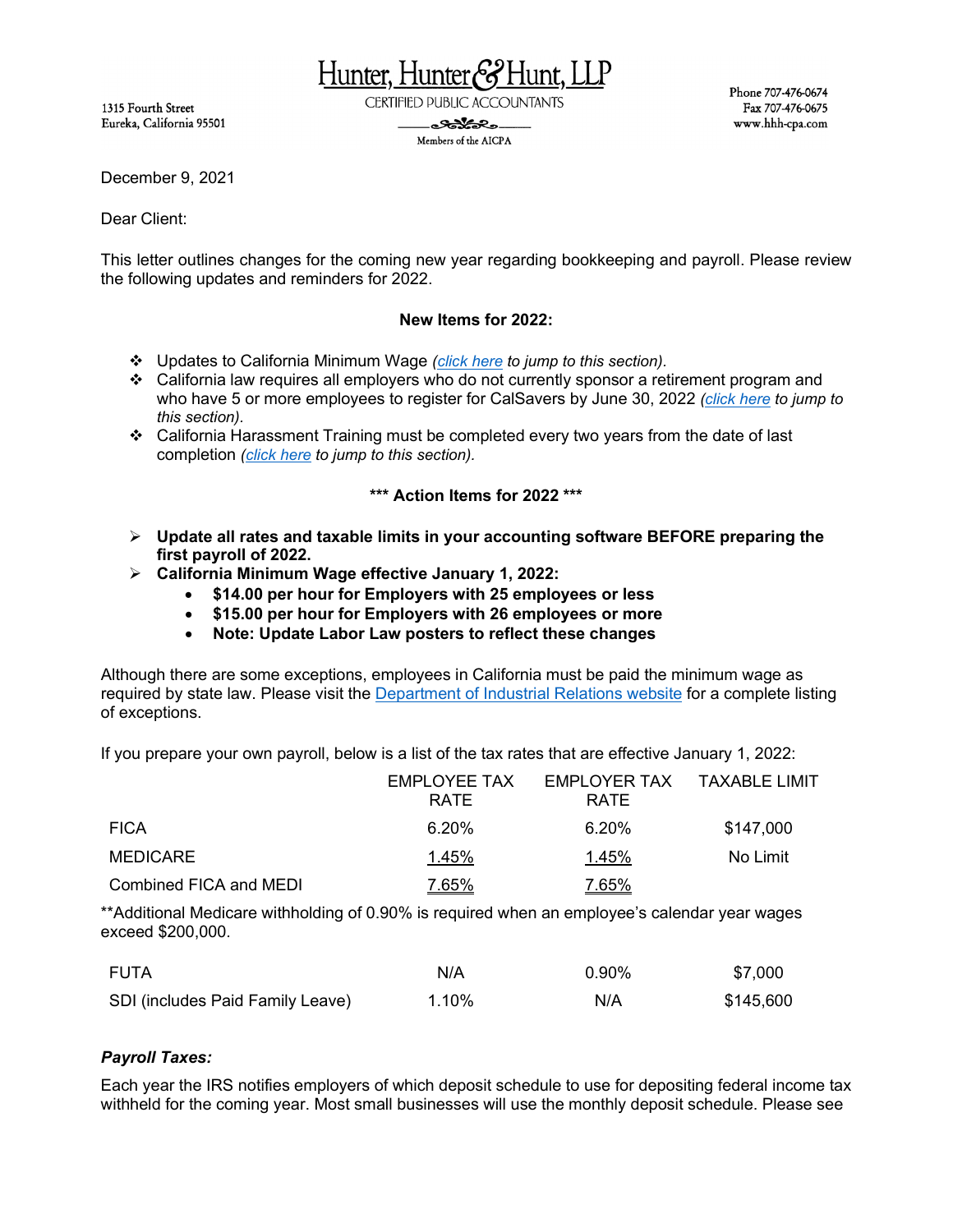IRS Publication 15 (Circular E) for complete information on monthly and semi-weekly deposit requirements.

You must make your deposits (such as employment tax, excise tax, and corporate income tax) electronically in 2022. IRS regulations began requiring electronic deposits on January 1, 2011. If you are not already enrolled for the Electronic Federal Tax Payment System (EFTPS), please visit the EFTPS website for enrollment information. An exception to the EFTPS payment rule is a taxpayer on a monthly deposit schedule with a total tax liability of less than \$2,500 for the quarter.

The taxpayer may choose to pay their taxes by check along with the quarterly filing of their Form 941 payroll tax return. Please see IRS Publication 15 (Circular E) Depositing Taxes for complete information.

**Bonuses** (including Christmas bonuses) are subject to employment taxes. If you have questions or would like assistance with calculating the tax, please contact our office.

#### *State Unemployment Insurance Rate:*

Each year the Employment Development Department notifies employers of their new State Unemployment Insurance (SUI) rate**. Please provide a copy of this notice to our office to include in your payroll records.** Before preparing your first payroll of 2022, be sure to update the rate in your accounting software or on any Excel spreadsheet you use to calculate your payroll. This will ensure that your payroll taxes are correctly calculated. The EDD requires all employers to electronically submit employment tax returns, wage reports, and payroll tax deposits.

#### *Employment Forms:*

At the beginning of 2022, have your employees complete a new Federal Form W-4. The employee should complete California Form DE-4 only if the employee wants state withholding calculated differently than the information provided on Federal W-4.

When hiring new employees, be sure to have them fill out forms W-4, I-9, and provide the new employee with Form LC 2810.5 (Division of Labor Standards Enforcement (DLSE) – Notice to Employees LC 2810.5) *at the time of hire.* **These forms are updated annually; please be sure to use the correct form.** The Form I-9 must be retained by the employer for three years after the date of hire; or one year after the termination of the employee, whichever is later. Instructions for filling out W-4s and I-9s are provided with the forms. Please read the instructions *carefully* to be sure the forms are filled out properly. It is up to the employer to make sure that the information is accurate, and the *forms are complete.*

\*Division of Labor Standards Enforcement (DLSE) – Notice to Employees – Provide this completed form to all nonexempt employees. Be sure to provide a copy to the employee and retain the signed original for your records.

Don't forget to file the *Report of New Employee(s),* Form DE-34, with the Employment Development Department (EDD). Federal law requires all employers to report all newly hired employees who work in California to the EDD within 20 days of their start-of-work date (first day of work). In addition, any employee who is rehired after a separation of at least 60 consecutive days must also be reported within the 20 days. Failure to report a new hire or a rehired employee within 20 days of their start-of-work date can result in a fine of \$24 per employee. If the failure to report is an intentional agreement between the employer and employee to not supply the required information or to supply a false or incomplete report, a penalty of \$490 may be charged.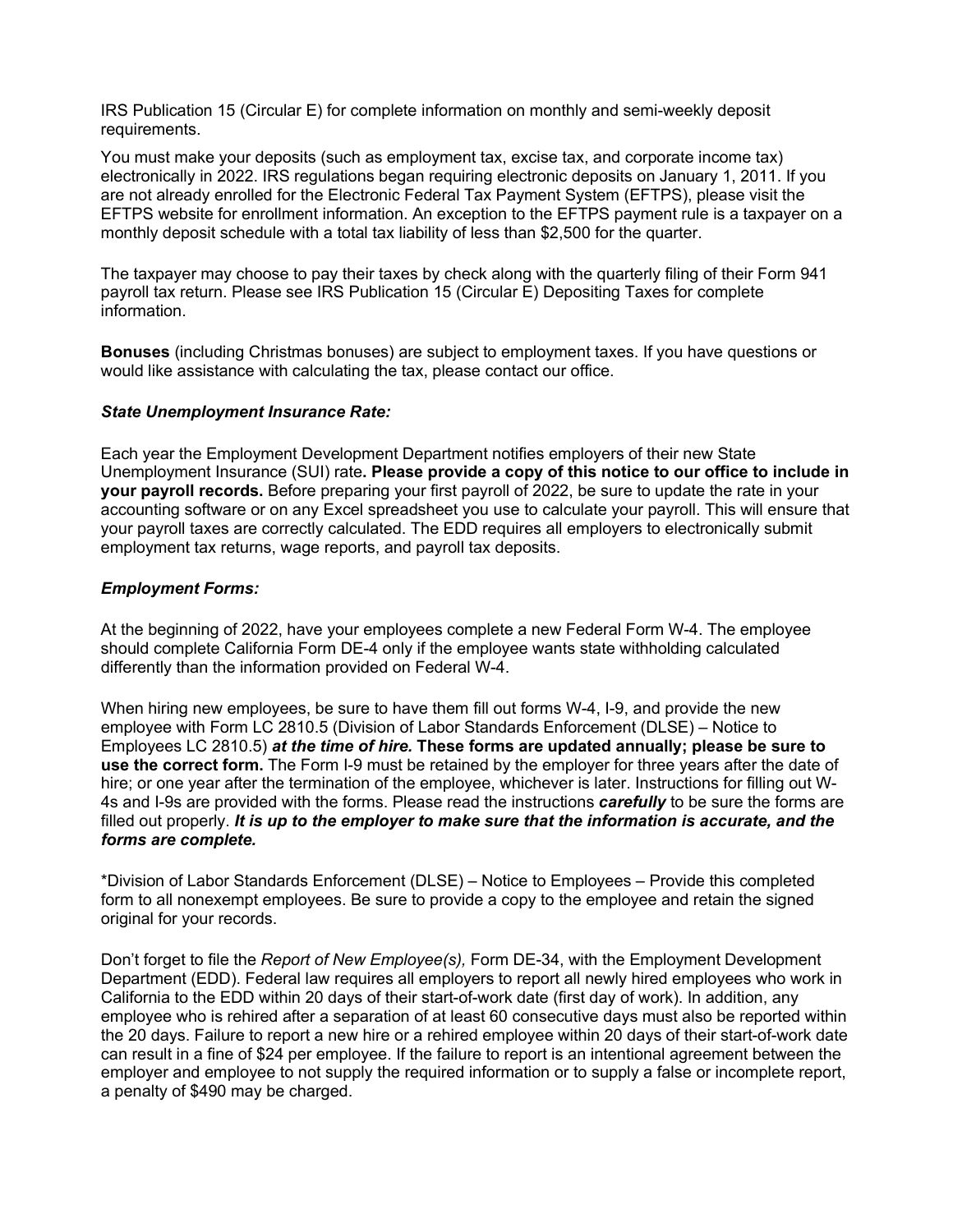# *Exempt Employees:*

For those of you with exempt employees, there are strict guidelines on both the determination of the type of position that may be exempt as well as the overtime compensation required for exempt employees. If you have exempt employees, please contact our office or the appropriate agencies to review these guidelines and related restrictions to ensure you are in compliance with federal and state regulations. California has laws in place that make the minimum salary for exempt employees higher than the new federal thresholds. Additional information can be found [here.](https://www.dir.ca.gov/dlse/faq_overtimeexemptions.htm)

# <span id="page-2-0"></span>*California Harassment Training:*

The California Harassment Training (SB-1343) required employers with five or more employees to provide the following by January 1, 2021:

- At least two hours of classroom or other effective interactive training and education regarding sexual harassment to all supervisory employees.
- At least one hour of classroom or other effective interactive training and education regarding sexual harassment to all nonsupervisory employees.
- "Refresher training" every two years thereafter.
- The applicable training must be provided within six months of hire for new employees or within six months of entering a supervisory position.
- NOTE: The training timeline for Seasonal and Temporary (less than 6 months) employees has not changed. Beginning January 1, 2020, employers must provide training within 30 calendar days of hire or within their first 100 hours worked, whichever comes first.

Employers who have provided training will need to provide training again two years from the date of completion of the first training. The California Department of Fair Employment and Housing offers a free online training course that satisfies the requirements. The course is availabl[e here.](http://www.dfeh.ca.gov/shpt/) Additional information on this requirement can be found [here.](https://www.dfeh.ca.gov/wp-content/uploads/sites/32/2020/05/SHPT4EmployeesFAQ_ENG.pdf)

### *Information regarding Forms 1099:*

Who must issue Forms 1099? Any service recipient who, in the course of his or her trade of business (including those activities deemed non-profit) will be making payments totaling \$600 or more to any person for services rendered (other than a corporation) in a calendar year must file an information return on Form 1099.

### *Use Form 1099-NEC to report payments of at least \$600 for:*

- Services (including parts and materials) to payees who are not employees
- Fish purchased from anyone engaged in the trade or business of catching fish
- Attorney's fees for legal services

### *Use Form 1099-MISC to report payments of at least \$600 in:*

- 
- 
- 
- 
- Payments to an attorney Medical and health care payments
- Rents Prizes and awards Other income payments
- Fishing boat proceeds Section 409A deferrals Crop insurance proceeds
	- Nonqualified deferred compensation

The above lists do not display all 1099 reportable payments; if you have questions, please contact our office. Do not report payments to employees such as Christmas bonuses, reimbursements for travel or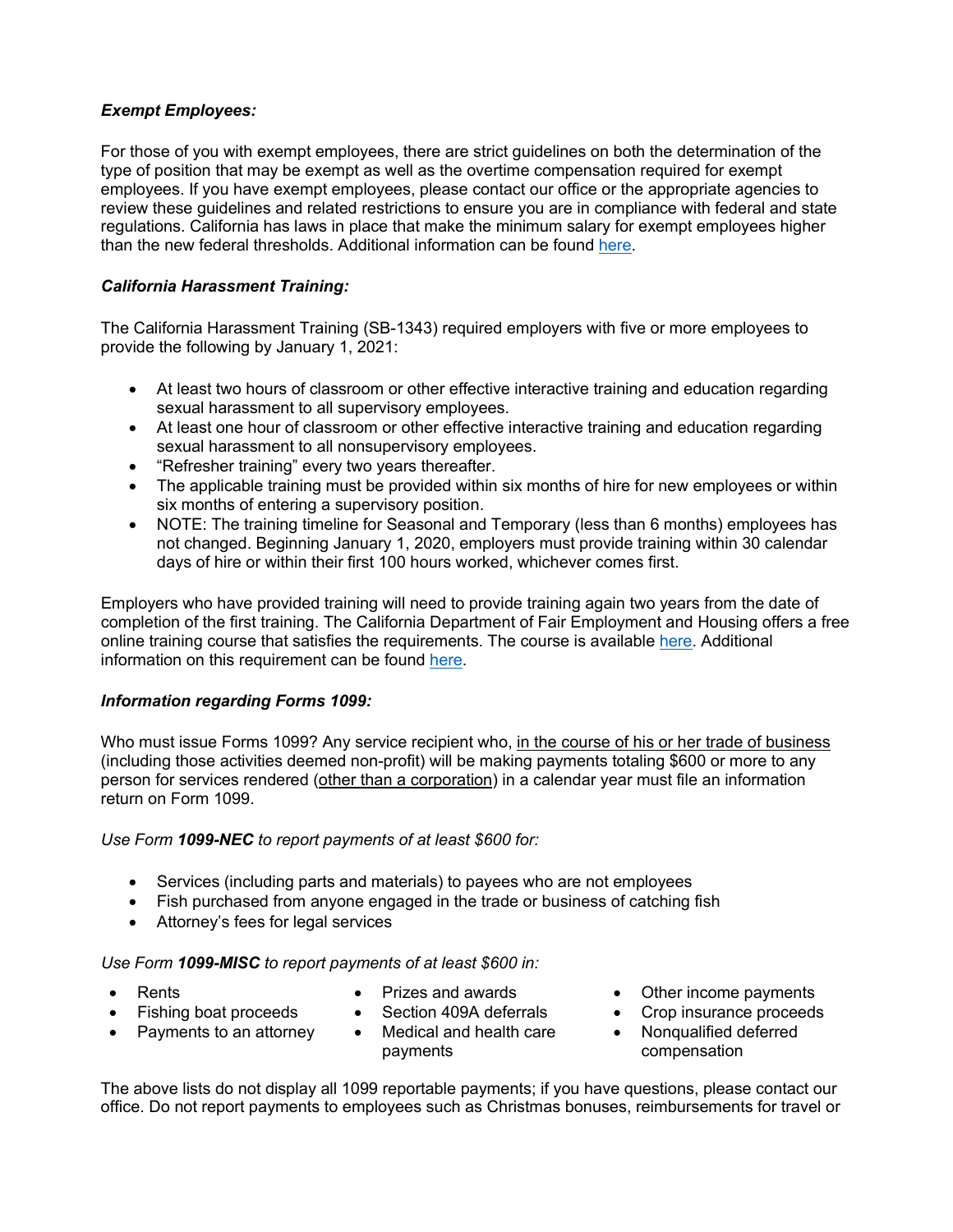car expenses on Form 1099; report these on Form W-2. File Form DE-542 for independent contractors within 20 days of either making payments or entering into a contract totaling \$600 or more, whichever is earlier.

# <span id="page-3-0"></span>*New CalSavers Retirement Savings Program Requirements:*

California state law requires California employers to participate in the CalSavers Retirement Savings Program if they do not sponsor a retirement plan and have 5 or more employees. There are no employer fees and employers do not make contributions to employee accounts. The **deadline for employers with 5 or more employees to register with CalSavers is June 30, 2022**. The deadline for employers with 50 or more employees to register was June 30, 2021. For more information on the program, and to register visit the [CalSavers website.](https://employer.calsavers.com/?language=en)

## *Record Retention:*

As an employer, you are required by the Internal Revenue Service and the Employment Development Department to keep all records relating to payroll for at least seven years. If you employ independent contractors or exempt employees, the state of California requires records to be maintained for at least eight years. The following is a suggested list of records to keep, which refers to payroll related records only; it is not intended to be a complete list of all business records that you should retain:

- Names, addresses, social security numbers, dates of employment, and occupations of employees
- Records of reported and allocated tips
- Any records of sick and/or vacation pay
- Amounts and dates of all wage, annuity, and pension payments
- Timecards and timesheets
- Copies of income tax withholding allowance certificates (Forms W-4, W-4P, W-4(SP), W-4S, and W-4V)
- Copies of Forms W-2 and W-2c (including employee copies that were returned to you as undeliverable)
- Payroll tax deposit records including confirmation numbers for electronically filed deposits
- Copies of payroll tax returns filed (Forms 941, DE9, DE9C, etc.)
- Any records of fringe benefits and expense reimbursements
- I-9 Forms

# *Employee Earned Income Credit Notification:*

Effective January 1, 2008, employers are required to notify employees with Forms W-2 that they may be eligible for the Earned Income Credit. For more information, please read Notice 1015 enclosed with this letter or refer to IRS Publication 15 (Circular E), page 25, item 10.

Note – Additional copies of W-2s must be requested in writing and signed by the employee.

### *Business Property Annual Reporting (Form 571-L):*

Business Property Tax Statements will be e-filed in April. Please review your latest depreciation schedule and note any additions, disposals or corrections and provide us with a list of any equipment purchases/sales through December 1, 2021, by date purchased/disposed, description and amount. If you need a copy of your latest depreciation schedule, we are happy to provide one to you upon request. Please notify us of any changes and send us the business property tax return form (571-L) received from the County by April 1, 2022. The form provides us with the Business Identification Number (BIN)